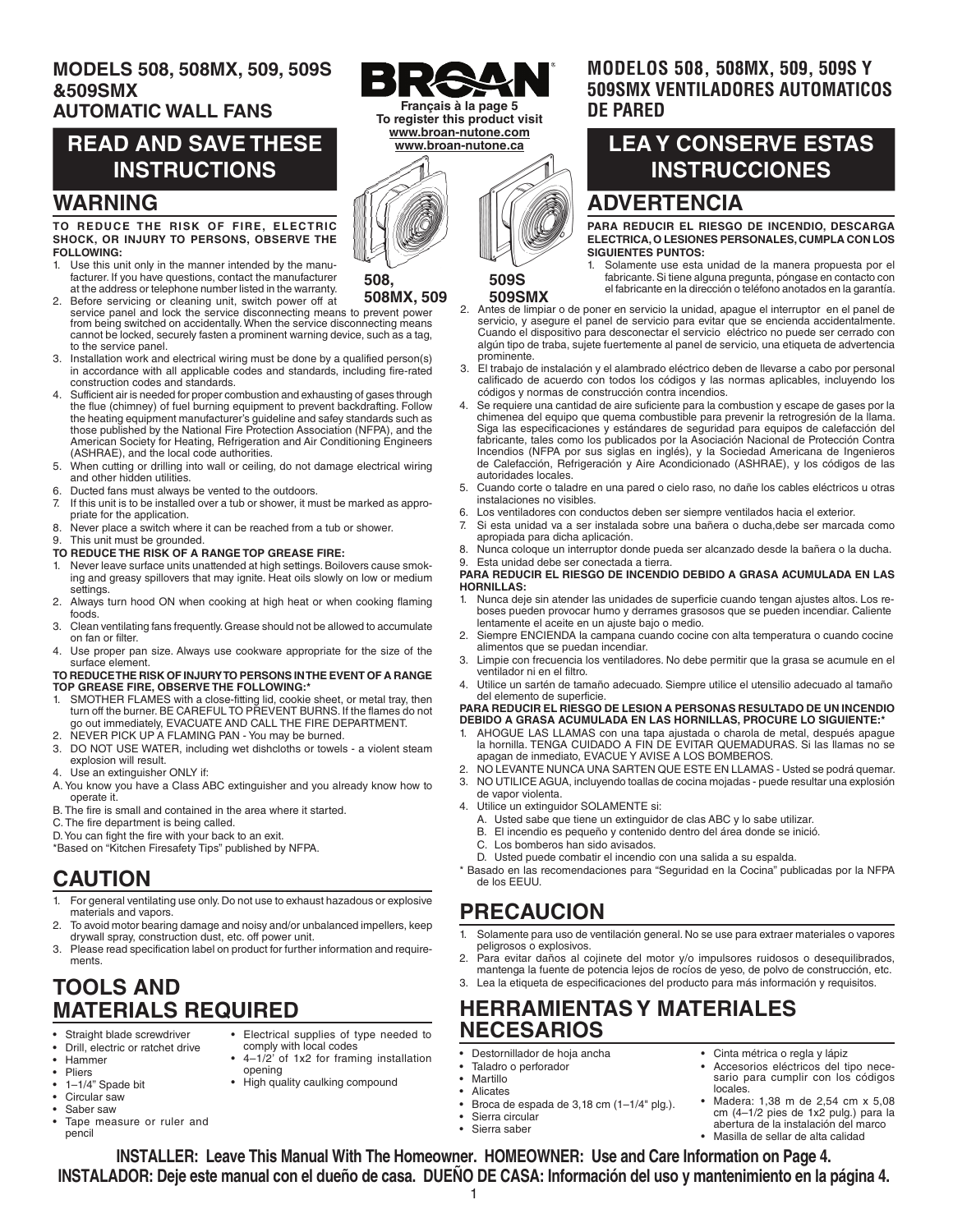# **TYPICAL INSTALLATION**

This unit mounts between walls 4-1/2" to 9-1/2" thick. Outside housing flange is fastened to casing strips (1 x 2's). See Fig. 1. If sheathing behind siding is not wood, provide extra supports between walls (nailed or screwed to siding).

### **PREPARE FAN**

- Remove motor assembly by loosening mounting screws, rotating assembly and lifting motor assembly out of inner housing. (FIG. 2)
- 2. Use care when handling motor bracket assembly to prevent damage to blade. Do not set down assembly with weight of motor resting on the blade.
- 3. Pull inner housing out of outer housing.
- Remove wiring knockout from bottom of wiring box (provided in plastic parts bag). (FIG. 2) **NOTE**

**Remove bottom knockout ONLY!**

# **INSTALL FAN**

- 1. Choose location on inside wall. Make sure that wall stud does not run through opening. Lay out hole on wall. (FIG. 3) **NOTE:** If fan is installed above a cooking surface, grille center must be located at least 58" above floor or at least 22" above heat source.
- 2. **509S, 509SMX ONLY**. Lay out smaller hole for rotary switch as shown in Figure 3.
- 3. Transfer center of hole to outside wall.
- 4. Cut out hole on inside wall.
- 5. Lay out 14-1/2" square around center location transferred from inside room. (FIG. 4)
- 6. Cut square hole in **SIDING ONLY!** DO NOT CUT SHEATHING (FIG. 5)! Nail down all siding ends.
- 7. Cut round hole for fan housing in sheathing. (FIG. 6)
- 8. Nail or screw 1x2 casing strips inside square opening. (FIG. 7)
- 9. Put a large bead of caulk on the inside of flange on outer housing. (FIG. 8)
- 10. If wall is less than 8" thick, remove one or more knockouts on outer sleeve. (FIG. 8) Use inner sleeve for test fit.

CASING **STRIPS** TIRAS DEL CON-TRAMARCO



# **INSTALACION TIPICA**

Esta unidad se monta entre paredes de un grosor entre 11,43 cm y 24,13 cm (4-1/2 plg. y 9-1/2 plg.) El borde exterior de la caja se sujetà a las tiras del contramarco de 2,54 cm x 5,08 cm (de 1 x 2 pulg.).

 Vea la figura 1. Si el revestimiento de detrás del entablado no es de madera, proporcione soportes extra entre las paredes (clavadas o atornilladas al entablado).

## **PREPARACION DEL VENTILADOR**

- 1. Saque el conjunto del motor aflojando los tornillos de montaje, girando el conjunto y levantando el conjunto del motor hacia afuera de la caja interior. (FIG 2)
- 2. Use especial cuidado al manejar el conjunto del motor prevenir daño a la hélice del ventilador. No establezca al conjunto con el peso del motor que se reclina sobre la hélice del ventilador.
- 3. Saque la caja interior de la caja exterior.
- 4. Saque el disco removible para el cable del fondo de la caja de cables (suministrada en la bolsa de piezas de plástico). (FIG. 2)

**NOTA Saque SOLAMENTE el disco removible del fondo.**

# **INSTALACION DEL VENTILADOR**

- 1. Elija una posición en la pared interior. Compruebe que la abertura no quede donde hay una viga de la pared. Dibuje el agujero en la pared. (FIG. 3) **NOTA:** Si el ventilador se instala sobre una superficie donde se va a cocinar, el centro de la rejilla debe estar situado por lo menos a 1,48 m (58 plg.) del suelo o por lo menos a 55,88 cm (22 plg.) de la fuente de calor.
- 2. **SOLAMENTE PARA EL MODELO 509S, 509SMX**. Dibuje un agujero más pequeño para el interruptor giratorio como se muestra en la figura 3.
- Transfiera el centro del agujero a la pared exterior.
- 4. Recorte el agujero en la pared interior.
- 5. Dibuje un cuadrado de 36,83 cm (14-1/2" plg.) de lado alrededor del centro que se transfirió del interior del cuarto. (FIG. 4)
- 6. Corte un agujero cuadrado **SOLAMENTE EN EL ENTABLADO**. NO CORTE EL REVESTIMIENTO. (FIG. 5) Clave todos los extremos del entablado.
- Corte un agujero redondo para la caja del ventilador en el revestimiento. (FIG. 6)
- 8. Clave o atornille las tiras del contramarco de 2,54 cm x 5,08 cm (1x2 pulg.) dentro de la abertura cuadrada. (FIG. 7)
- 9. Aplique una capa de masilla de sellar en el interior del borde de la caja exterior. (FIG. 8)
- 10. Si la pared tiene menos de 20,32 cm (8 plg.) de grosor, saque uno o más discos removibles de la cubierta exterior. (FIG. 8) Use la cubierta interior para comprobar el ajuste.

KNOCKOUT PANELS PANELES DE EXTRACCION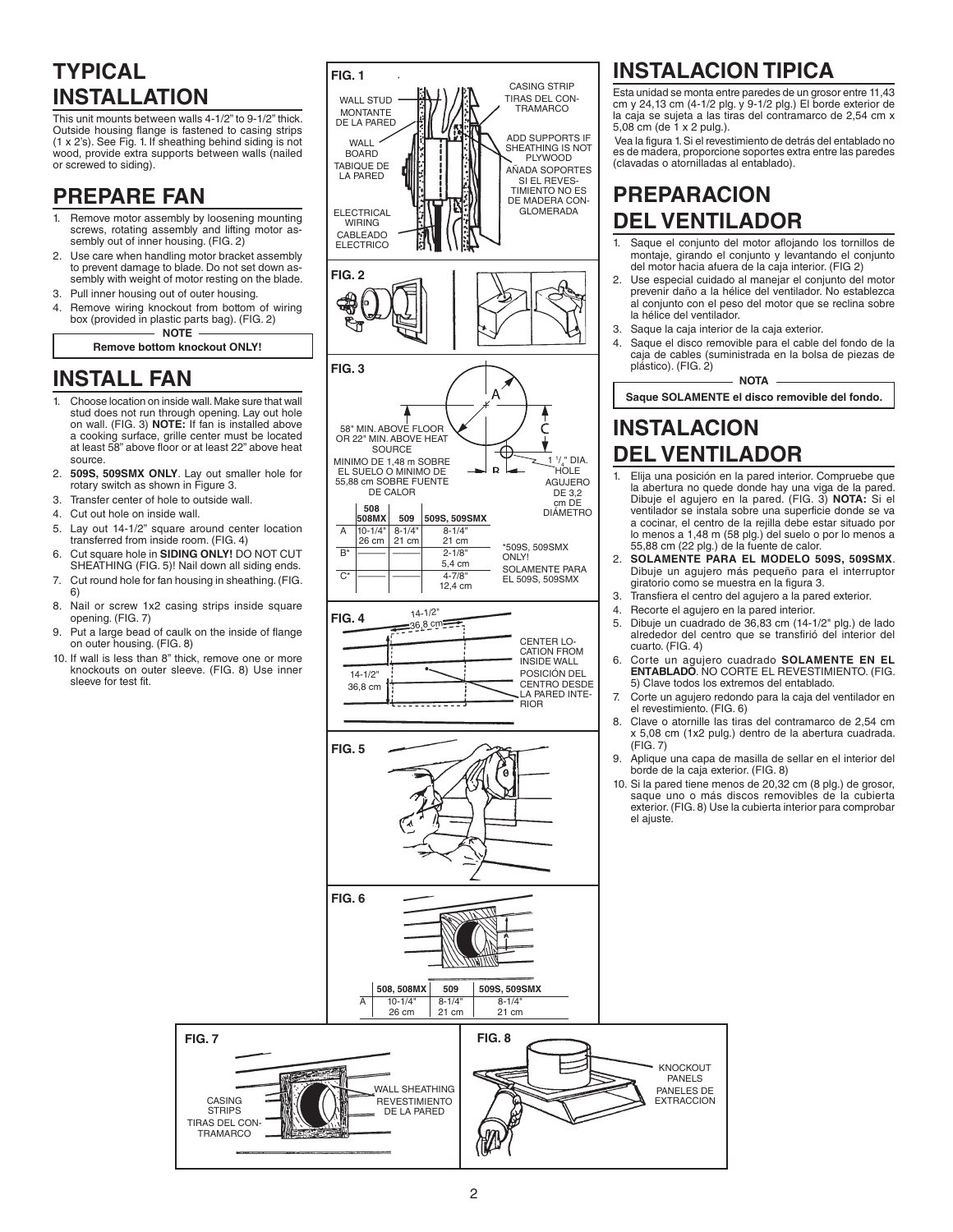- 11. Insert outer housing through hole on outside wall and nail or screw housing to casing strips. Caulk all around filler strips and flange. (FIG. 9)
- 12. Run wiring to fan location. Pull wire through both sleeves. (FIG. 10) Insert inner sleeve into opening and fasten sleeves together with three black sheet metal screws provided in plastic bag.
- 13. Attach wiring to wiring box with proper connector for type of wire being used. Drop box into opening in housing.
- 14. **509S, 509SMX ONLY!** Insert switch into wiring box and fasten with nut provided. (FIG. 11)
- 15. Make electrical connections as shown in Figures 12 and 12A. Make sure unit is grounded using green ground screw.
- 16. Install wiring box cover. Use two screws provided in plastic bag.
- 17. Reinstall motor assembly and plug in motor.
- 18. Fasten grille to motor bracket with knob and stud from parts bag. **509S, 509SMX ONLY:** Attach knob to rotary switch. (FIG. 13)



3

KNOB (509S, 509SMX ONLY) PERILLA (SOLAMENTE EN EL MODELO 509S, 509SMX)

- 11. Meta la caja exterior a través del agujero en la pared exterior y clave o atornille la caja a las tiras del contramarco. Selle con masilla de sellar alrededor de las tiras de llenado y el borde. (FIG. 9)
- 12. Lleve el cableado adonde se instala el ventilador. Tire del cable a través de las dos cubiertas. (FIG. 10) Meta la cubierta interior en la abertura y fije las dos cubiertas con tres tornillos de lámina de metal negros que se incluyen en la bolsa de plástico.
- 13. Fije el cableado a la caja de cables con el conector apropiado para el tipo de cable que se está usando. Coloque la caja de cables dentro de la caja principal.
- 14. **SOLAMENTE PARA EL MODELO 509S, 509SMX:**  Meta el interruptor en la caja de cables y fíjelo con la tuerca que se suministra. (FIG. 11)
- 15. Haga las conexiones eléctricas tal como se muestra en las figuras 12 y 12A. Asegúrese de que la unidad está conectada a tierra con el tornillo verde de tierra.
- 16. Instale la cubierta de la caja de cables. Utilice los dos tornillos que se suministran en la bolsa de plástico.
- 17. Vuelva a instalar el conjunto del motor y conecte el motor.
- 18. Sujete la rejilla al soporte del motor con perilla y tornillo de la rejilla en la bolsa de piezas. **SOLAMENTE PARA EL MODELO 509S, 509SMX:** Fije la perilla al interruptor giratorio. (FIG. 13)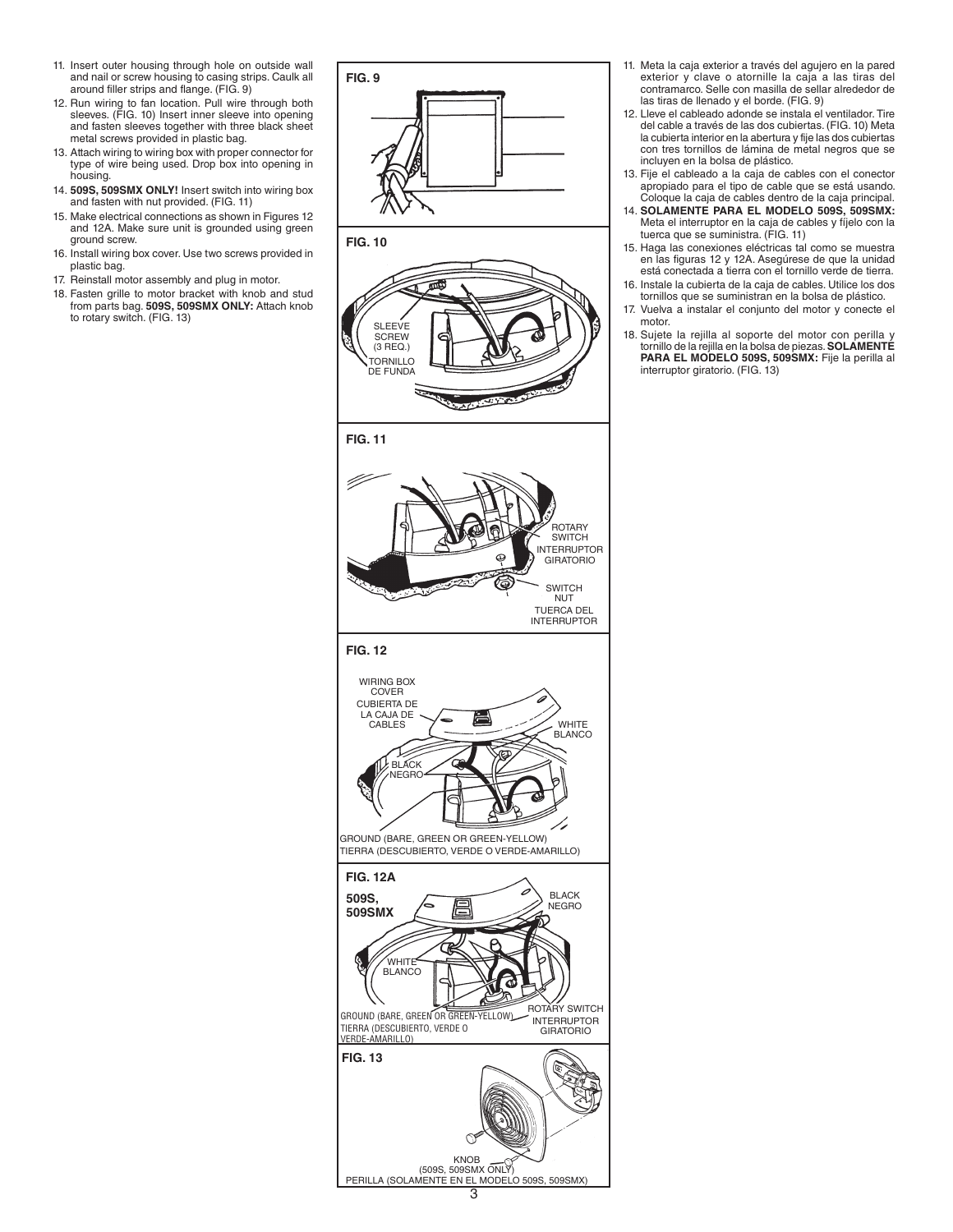### **USE AND CARE**

#### **DISCONNECT ELECTRICAL POWER SUPPLY BEFORE SERVICING FAN.**

Always unplug the fan motor before servicing the fan. The motor is permanently lubricated and will never need oiling.

Clean the grill in warm, soapy water. Use a mild detergent, such as a dishwashing liquid. DO NOT USE ABRASIVE CLOTHS, STEEL WOOL OR SCOURING POWDERS.

Clean the fan blade and motor every six months by removing the grille, unplugging the motor, and gently vacuuming the fan blade and motor.



## **USO Y MANTENIMIENTO**

#### **DESCONECTE LA CORRIENTE ELECTRICA ANTES DE DAR SERVICIO AL VENTILADOR.**

Desconecte siempre el motor del ventilador antes de dar servicio al ventilador. El motor esta lubricado permanentamente y nunca necesitarán lubricación.

Limpie la rejilla en agua caliente enjabonada. Use un detergente suave, tal como líquido lavavajillas. NO USE TELAS ÁSPERAS, ESPONJILLAS DE LANA DE ACERO O POLVOS ÁSPEROS.

Limpie el motor y la hélice cada seis meses quitando la rejilla, desconectando el motor, y limpiando el motor y la hélice cuidadosamente con una aspiradora.

## **SERVICE PARTS**

#### **MODELS 508, 508MX, 509, 509S, 509SMX**

# **PIEZAS DE SERVICIO**

**MODELOS 508, 508MX, 509, 509S y 509SMX**

| <b>KEY NO.</b> | 508, 508MX | 509                      | 509S/509SMX | <b>DESCRIPTION</b>                                                     | <b>DESCRIPCION</b>                                                             |
|----------------|------------|--------------------------|-------------|------------------------------------------------------------------------|--------------------------------------------------------------------------------|
|                | 99100489   | 99100489                 | 99100489    | Foam - Long (2 Req.)                                                   | Espuma - larga (se necesitan 2)                                                |
| 2              | 99100490   | 99100490                 | 99100490    | Foam - Short (2 Req.)                                                  | Espuma - corta (se necesitan 2)                                                |
| 3              | 98006086   | 98006086                 | 98006086    | Damper Flap                                                            | Aletas del amortiguador                                                        |
| $\overline{4}$ | 98006048   | 98006048                 | 98006048    | Damper Rod                                                             | Eje del amortiquador                                                           |
| 5              | 99140145   | 99140145                 | 99140145    | Damper Spring                                                          | Muelle del amortiguador                                                        |
| 6              | 97011241   | 97011240                 | 97011240    | <b>Outer Housing Assembly</b><br>(Includes Key Nos. 1, 2, 3, 4, 5, 24) | Conjunto de la caja exterior<br>(Incluye códigos 1, 2, 3, 4, 5, 24)            |
| 7              | 97013672   | 97007085                 | 97007085    | Inner Housing                                                          | Caja interior                                                                  |
| 8              | 99020271   | 99020165                 | 99020165    | Fan Blade                                                              | Hélice del ventilador                                                          |
| 9              | 99080596   | 99080180                 | 99080180    | Motor                                                                  | Motor                                                                          |
| 10             | 99260434   | 99260434                 | 99260434    | 1/4-20 U-Type Sheet Metal Nut                                          | Tornillo de hoja de metal 1/4-20 Tipo U                                        |
| 11             | 99150479   | 99150479                 | 99150479    | #8-32 x 1/2 Hex Hd. Self Tapping Screws (2 Reg.)*                      | Tornillos autoenroscables de cabeza<br>hexagonal #8-32 x 1/2 (se necesitan 2)* |
| 12             | 99260425   | 99260428                 | 99260428    | Motor Nuts (2 Req.)*                                                   | Tuercas del motor (se necesitan 2)*                                            |
| 13             | 97011851   | 97011919                 | 97011727    | Grille (Polymeric) (includes knob)                                     | Rejilla (Plástico) (incluye perilla de la rejilla)                             |
| 15             | 97011918   | 97011918                 | 97011918    | Grille Knob                                                            | Perilla de la reiilla                                                          |
| 16             |            | 99420586                 | 99420586    | Grille Stud - 2-5/8" long                                              | Tornillo de la rejilla                                                         |
| 17             | 98006066   | 98007820                 | 98007820    | <b>Motor Bracket</b>                                                   | Soporte del motor                                                              |
| 18             | 99270982   | 99270982                 | 99270982    | Receptacle                                                             | Receptáculo                                                                    |
| 19             | 99170245   | 99170245                 | 99170245    | #8B x 3/8 Hex Hd. Self Tapping Screws (2 Req.)*                        | Tornillos autoenroscables de cabeza<br>hexagonal #8-32 x 3/8 (se necesitan 2)* |
| 20             | 98006047   | 98006047                 | 98006047    | Wiring Box Cover                                                       | Cubierta de la caja de cables                                                  |
| 21             | 99150471   | 99150471                 | 99150471    | #10-32 x 1/2 Hex Hd. Self Tapping Screw*                               | Tornillo autoenroscable de cabeza<br>hexagonal #10-32 $x$ 1/2*                 |
| 22             | 98008494   | 98007819                 | 98007819    | <b>Grille Bracket</b>                                                  | Soporte de rejilla                                                             |
| 23             | 98006046   | 98006046                 | 98008491    | <b>Wiring Box</b>                                                      | Caja de cables                                                                 |
| 24             | 99150417   | 99150417                 | 99150417    | #8A x 1/4 Hex Hd. Sheet Metal Screws (3 Req.)*                         | Tornillos de hoja de metal de cabeza<br>hexagonal #8A x 1/4 (se necesitan 3)*  |
| 25             | 99100379   | 99100379                 | 99100379    | Plug, Closed End (2 Req.)                                              | Enchufe, extremo cerrado (se necesitan 2)                                      |
| 26             |            |                          | 97005328    | Rotary Switch (Includes Nut)                                           | Interruptor giratorio (incluye tuerca)                                         |
| 27             |            | $\overline{\phantom{0}}$ | 99360218    | Rotary Switch Knob (for polymeric grille)                              | Perilla de interruptor giratorio (para rejilla plástico)                       |

\* Standard Hardware. May be purchased locally

\* Material estándar Puede ser adquirido localmente.

4 **Venmar Ventilation ULC** Drummondville, Québec, Canada (1-877-896-1119)**Broan-NuTone LLC** 926 West State Street Hartford, WI 53027 • (1-800-637-1453)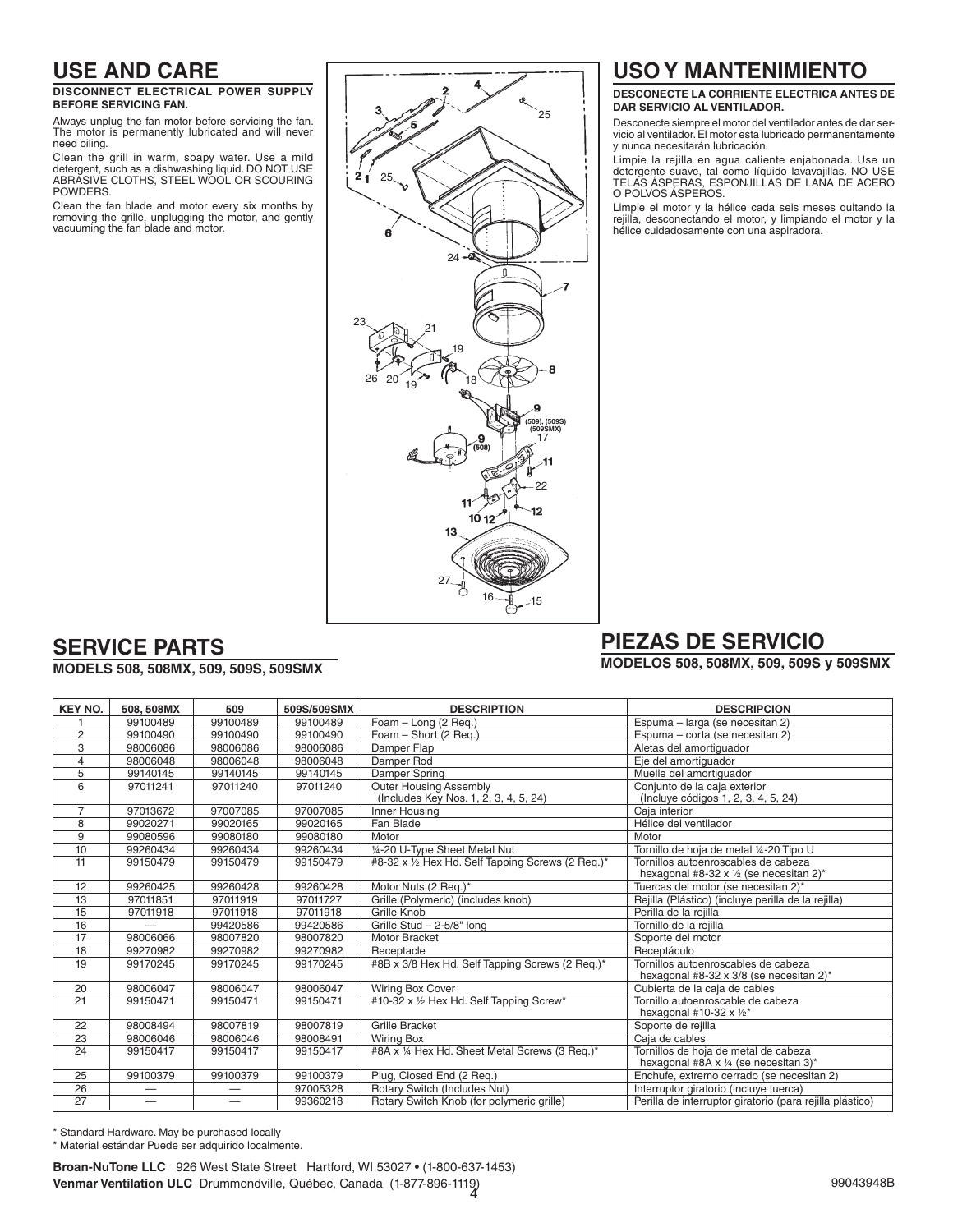

**Pour enregistrer votre produit, visiter**

**www.broan-nutone.com**

**www.broan-nutone.ca**

## **LIRE ET CONSERVER CES INSTRUCTIONS**

**MODÈLES 508, 508MX, 509, 509S & 509SMX** 

**À SORTIE MURALE**

**VENTILATEUR AUTOMATIQUE**



### **AVERTISSEMENT**

#### **AFIN DE RÉDUIRE LES RISQUES D'INCENDIE, D'ÉLECTROCUTION OU DE BLESSURES CORPORELLES, SUIVEZ LES DIRECTIVES SUIVANTES :**

- 1. N'utilisez cet appareil que de la façon prévue par le manufacturier. Si vous avez des questions, contactez le manufacturier à l'adresse ou au numéro de téléphone indiqués dans la garantie.
- 2. Avant de réparer ou de nettoyer l'appareil, couper l'alimentation électrique en verrouillant le panneau de distribution afin d'éviter sa remise en marche accidentelle. Si le panneau de distribution ne peut être verrouillé, y fixer un avertissement en évidence, telle qu'une étiquette de couleur vive.
- 3. Les travaux d'installation et de raccordement électrique doivent être effectués par une personne qualifiée, conformément aux codes et aux standards de construction, incluant ceux concernant la protection contre les incendies.
- 4. Une quantité d'air adéquate est requise afin d'assurer une bonne combustion et l'évacuation des gaz par la cheminée dans le cas des équipements alimentés au gaz afin de prévenir les retours de cheminée. Conformez-vous aux instructions et aux standards de sécurité des manufacturiers d'équipement de chauffage, tel qu'ils sont publiés par la National Fire Protection Association (NFPA) et l'American Society for Heating, Refrigeration and Air Conditioning Engineers (ASHRAE) ainsi que les responsables des codes locaux.
- 5. Veillez à ne pas endommager le câblage électrique ou d'autres équipements non apparents lors de la découpe ou du perçage du mur ou du plafond.
- 6. Les ventilateurs avec conduits doivent toujours évacuer l'air à l'extérieur.
- 7. Si cet appareil doit être installé au-dessus d'une baignoire ou d'une douche, il doit être identifié comme convenant à cette application.
- 8. Ne jamais placer un interrupteur à la portée de quelqu'un se trouvant dans une douche ou une baignoire.
- 9. Cet appareil doit être mis à la terre.
- **AFIN DE RÉDUIRE LES RISQUES DE FEU DE CUISINIÈRE :**
- 1. Ne jamais laisser les appareils de cuisson sans surveillance lorsqu'ils sont réglés à feu vif. Les débordements engendrent de la fumée et des déversements graisseux pouvant s'enflammer. Chauffez l'huile lentement, à feu doux ou moyen.
- 2. Mettez toujours la hotte en marche lorsque vous cuisinez à feu vif ou que vous cuisinez des mets flambés (par ex. : crêpes Suzette, cerises jubilé, steaks au poivre flambés).
- 3. Nettoyez régulièrement les ventilateurs. Ne laissez pas la graisse s'accumuler sur le ventilateur ou le filtre.
- 4. Utilisez le bon format de casserole. Servez-vous toujours de casseroles et d'ustensiles appropriés à la dimension de la surface chauffante.
- **AFIN DE RÉDUIRE TOUT RISQUE DE BLESSURES LORS D'UN FEU DE CUISINIÈRE, SUIVEZ CES DIRECTIVES\* :**
- 1. ÉTOUFFEZ LES FLAMMES avec un couvercle hermétique, une tôle à biscuits ou un plateau métallique et ensuite, éteignez le brûleur. PRENEZ SOIN D'ÉVITER les brûlures. SI LES FLAMMES NE S'ÉTEIGNENT PAS IMMÉDIATEMENT, ÉVACUEZ LES LIEUX ET APPELEZ LES POMPIERS.
- 2. NE PRENEZ JAMAIS UNE CASSEROLE EN FLAMMES DANS VOS MAINS. Vous pourriez vous brûler.
- 3. N'UTILISEZ PAS D'EAU, incluant un linge à vaisselle ou une serviette mouillée, cela pourrait occasionner une violente explosion de vapeur.
- 4. N'utilisez un extincteur QUE DANS LE CAS OÙ :
- A. Vous possédez un extincteur de classe ABC et vous en connaissez le fonctionnement.
- B. Le feu est petit et limité à l'endroit où il a débuté.
- C. Les pompiers ont été avisés.

D. Vous pouvez combattre le feu en ayant accès à une sortie de secours.

\* Tirées du Kitchen Fire Safety Tips publié par la NFPA.

### **ATTENTION**

- 1. Pour usage domestique seulement. Ne pas utiliser pour évacuer des vapeurs ou des matières dangereuses ou explosives.
- 2. Afin d'éviter tout dommage aux roulements des moteurs et de déséquilibrer ou de rendre bruyantes les pales du ventilateur, garder votre appareil à l'abri des poussières de gypse et de construction/rénovation, etc.
- 3. Veuillez consulter l'autocollant apposé sur le produit pour plus d'information ou autres exigences.

# **OUTILS ET MATÉRIEL REQUIS**

- Tournevis à lame plate
- **Perceuse**
- Marteau
- Ruban à mesurer ou règle et crayon
- Fournitures électriques requises pour se conformer aux codes en vigueur • 4 morceaux de bois de 1 po x 2 po x 6 po
- Pinces
- Foret à centre plat 1¼ po
- Scie circulaire
- Scie sauteuse
- de long pour le cadre de l'ouverture d'installation • Pâte à calfeutrer de qualité supérieure
- 

**INSTALLATION TYPE** Cet appareil s'installe dans des murs d'épaisseur allant de 4½ po à 9½ po.

Le rebord extérieur du boîtier se fixe à des bandes de 1 po x 2 po (FIG. 1). Si le revêtement derrière le parement n'est pas en bois, ajouter des supports supplémentaires entre les parois (cloués ou vissés au revêtement).



### **PRÉPARER LE VENTILATEUR**

- 1. Retirer le bloc moteur en desserrant les vis de montage et en faisant pivoter le moteur. (FIG. 2).
- 2. Prendre soin d'éviter les dommages à la lame du moteur. Ne pas déposer l'assemblage de sorte que le poids du moteur repose sur la lame.
- 3. Dégager le boîtier intérieur du boîtier extérieur.
- 4. Retirer l'ouverture préamorcée du bas du boîtier électrique (inclus dans le sac de pièces en plastique).

**NOTE**

**RETIRER L'OUVERTURE PRÉAMORCÉE DU BAS SEULEMENT!**

**FIG. 2**





**INSTALLATEUR : Laisser ce manuel au propriétaire. PROPRIÉTAIRE : Instructions d'utilisation et d'entretien à la page 6.**

5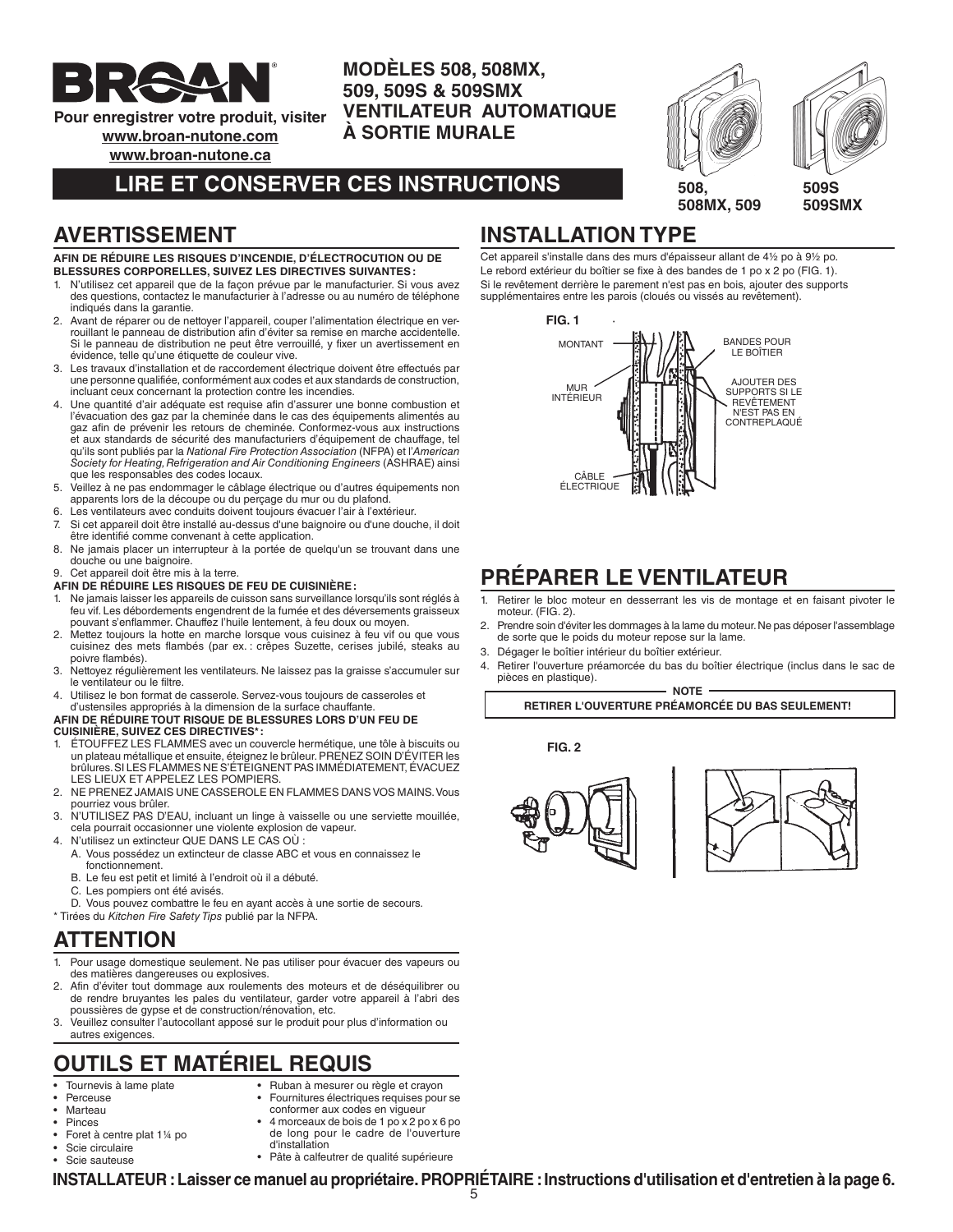# **INSTALLER LE VENTILATEUR**

- 1. Déterminer l'emplacement sur le mur intérieur. S'assurer qu'il n'y a pas de montant où se trouvera l'ouverture. Dessiner le trou sur le mur (FIG. 3). **NOTE** Si le ventilateur est installé au-dessus d'une surface de cuisson, le centre de la grille doit être située à au moins 58 po du plancher ou à au moins 22 po d'une source de chaleur.
- **2. 509S, 509SMX SEULEMENT.** Tracer un trou plus petit pour l'interrupteur rotatif, tel qu'il est indiqué à la Figure 3.
- 3. Percer le centre du trou jusqu'au mur extérieur.
- 4. Découper le trou dans le mur intérieur.
- 5. Sur le mur extérieur, tracer un carré de 14½ po autour du trou du centre provenant du mur intérieur (FIG. 4).
- 6. Découper la forme carrée dans le **PAREMENT SEULEMENT!** NE PAS COUPER LE REVÊTEMENT (FIG. 5)! Clouer toutes les extrémités du parement.
- 7. Découper le trou rond pour le boîtier du ventilateur dans le revêtement (FIG. 6).
- 8. Clouer ou visser les bandes de 1 po x 2 po dans l'ouverture carrée (FIG. 7).
- 9. Appliquer une large bande de pâte à calfeutrer à l'intérieur du rebord du boîtier extérieur (FIG. 8)
- 10. Si l'épaisseur du mur est inférieure à 8 po, enlever une ou plusieurs sections du manchon extérieur (FIG. 8). Utiliser le manchon intérieur pour tester l'ajustement.

## **UTILISATION ET ENTRETIEN**

#### **COUPER L'ALIMENTATION ÉLECTRIQUE AVANT DE PROCÉDER À L'ENTRETIEN DE CE VENTILATEUR.**

Toujours débrancher le moteur du ventilateur avant de procéder à l'entretien du ventilateur. Les roulements de ce moteur sont lubrifiés à vie et ne nécessitent aucun entretien. Nettoyer la lame du ventilateur et le moteur tous les 6 mois. Pour ce faire, retirer la grille, débrancher le moteur et passer l'aspirateur à l'aide d'un embout à poils souples sur la lame et le moteur.

Nettoyer la grille dans de l'eau tiède savonneuse. Utiliser un détergent doux tel que du savon à vaisselle. NE PAS UTILISER DE TISSUS, LAINE OU POUDRES ABRASIVES.





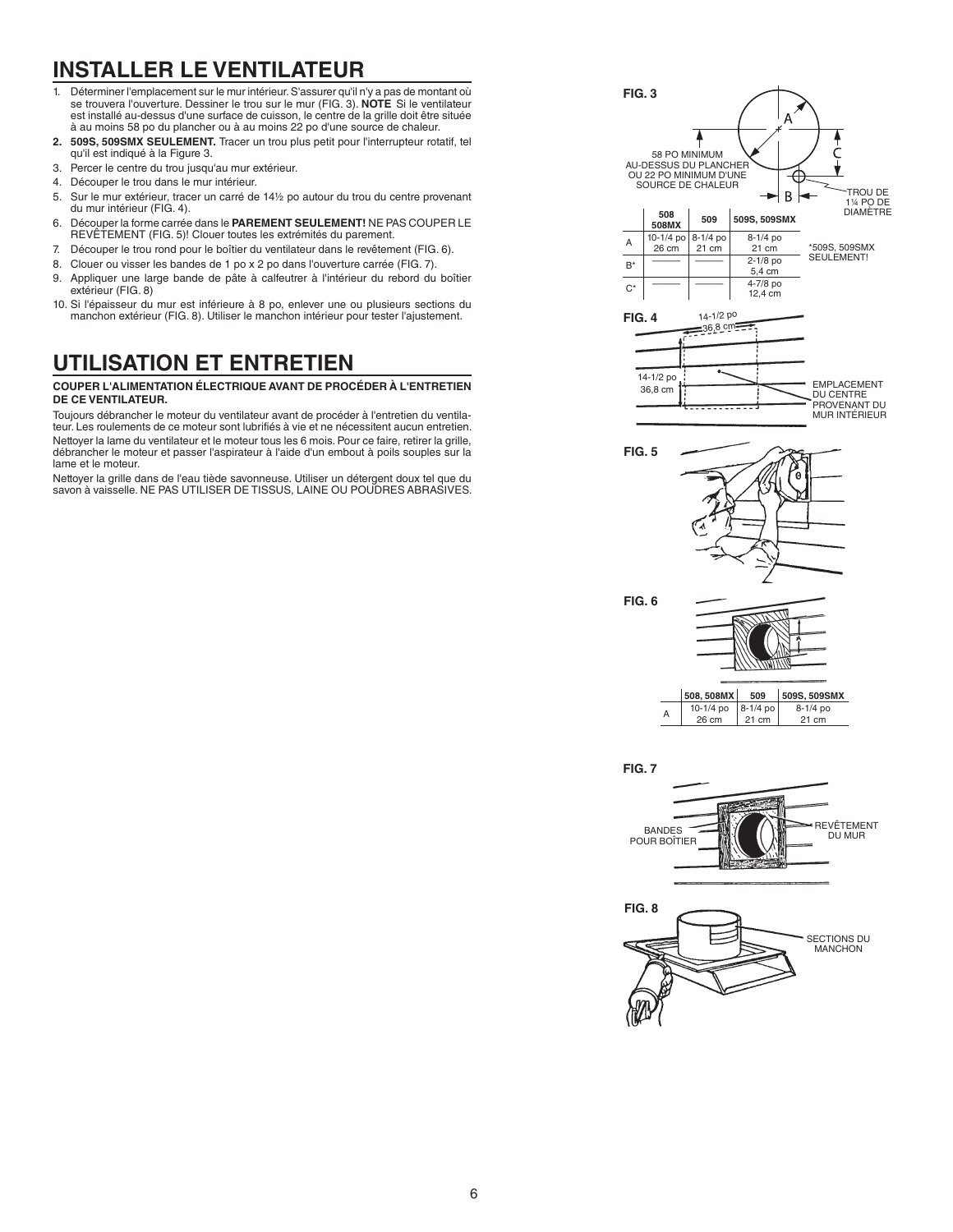- 11. Insérer le boîtier extérieur dans le trou du mur extérieur et le clouer ou le visser aux bandes pour boîtier. Appliquer de la pâte à calfeutrer tout autour du rebord et des bandes (FIG. 9).
- 12. Acheminer l'alimentation électrique à l'emplacement du ventilateur. Tirer les fils à travers des deux manchons (FIG. 10). Insérer le manchon intérieur dans l'ouverture et assembler ensemble les manchons avec trois vis noires à métaux fournies dans le sachet de pièces.
- 13. Fixer le fil d'alimentation à la boîte de jonction à l'aide d'un connecteur approprié pour le type de fil utilisét. Déposer la boîte de jonction dans l'ouverture du boîtier.
- 14. **509S, 509SMX SEULEMENT!** Insérer l'interrupteur dans la boîte de jonction et le fixer à l'aide de l'écrou fourni (FIG. 11).
- 15. Effectuer le raccordement électrique tel qu'il est illustré dans la Figure 12 ou 12A. S'assurer que l'appareil est bien mis à la terre en utilisant la vis verte de mise à la terre.
- 16. Installer le couvercle de la boîte de jonction. Utiliser deux vis incluses dans le sac de plastique.
- 17. Remettre en place le bloc moteur et brancher le moteur.
- 18. Attacher la grille au support moteur à l'aide de la tige filetée et du bouton provenant du sac de pièces. **509S, 509SMX SEULEMENT :** Assembler le bouton à l'interrupteur rotatif (FIG. 13).

## **UTILISATION ET ENTRETIEN**

#### **COUPER L'ALIMENTATION ÉLECTRIQUE AVANT DE PROCÉDER À L'ENTRETIEN DE CE VENTILATEUR.**

Toujours débrancher le moteur du ventilateur avant de procéder à l'entretien du ventilateur. Les roulements de ce moteur sont lubrifiés à vie et ne nécessitent aucun entretien. Nettoyer la grille dans de l'eau tiède savonneuse. Utiliser un détergent doux tel que du savon à vaisselle. NE PAS UTILISER DE TISSUS, LAINE OU POUDRES ABRASIVES. Nettoyer les pales du ventilateur et le moteur tous les 6 mois. Pour ce faire, retirer la grille, débrancher le moteur et passer l'aspirateur à l'aide d'un embout à poils souples sur les pales et le moteur.



**FIG. 10**



**FIG. 11**



**FIG. 12**



MISE À LA TERRE (FIL DÉNUDÉ, VERT OU VERT-JAUNE)



BOUTON — ①<br>(509S, 509SMX SEULEMENT)